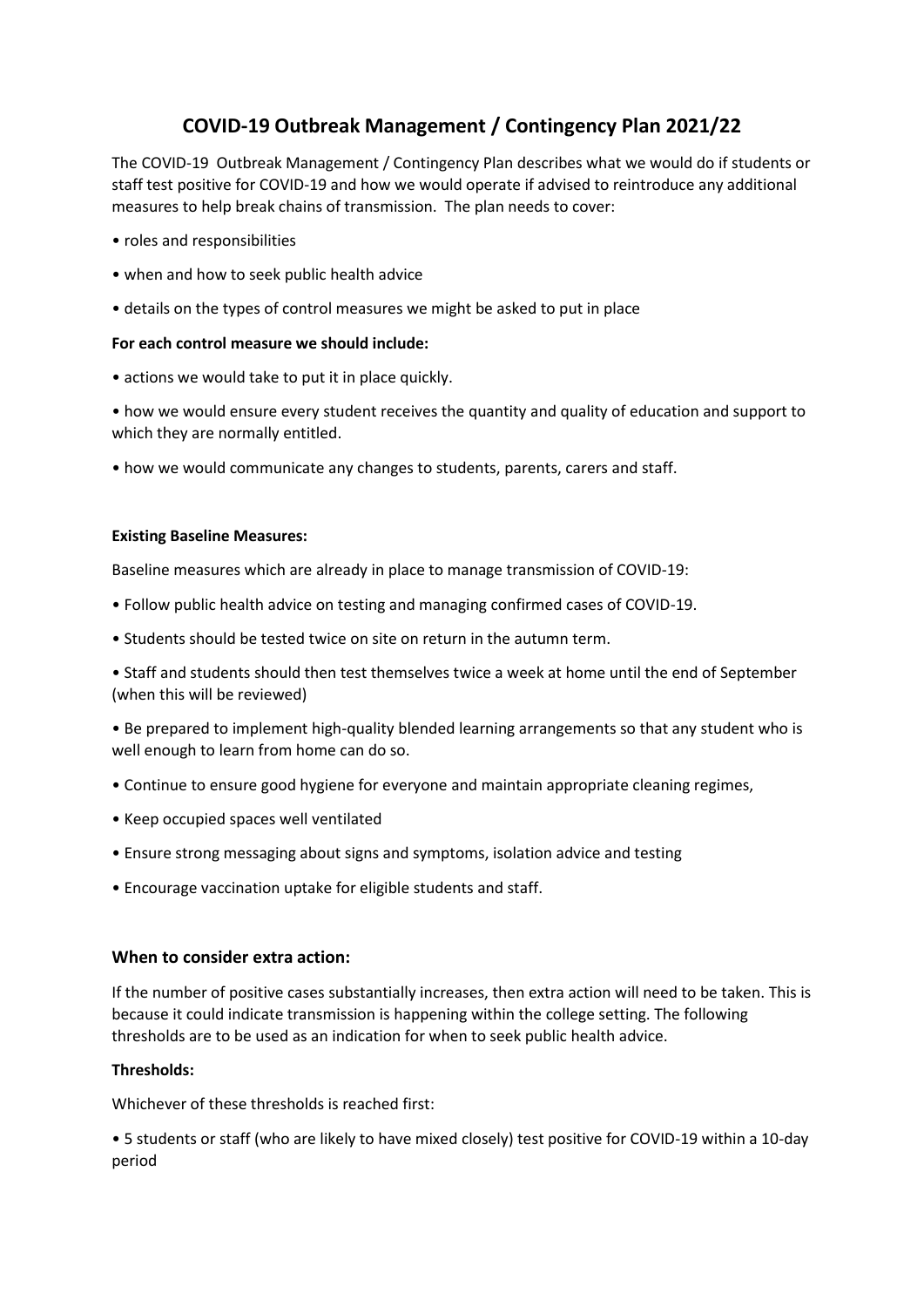or

• 10% of students or staff who are likely to have mixed closely test positive for COVID-19 within a 10-day period

## **Cases of hospitalisation with COVID-19:**

The college must seek public health advice if a student or staff member is admitted to hospital with COVID-19. Hospitalisation could indicate increased severity of illness or a new variant of concern.

## **Defining 'close mixing':**

This could include:

• students and teachers on practical courses that require close hands-on teaching, such as hairdressing and barbering

- students who have played on sports teams together
- students and teachers who have mixed in the same classroom

## **Actions to consider once a threshold is reached:**

When reaching a threshold the college should review and reinforce the testing, hygiene and ventilation measures already in place.

## **LEVEL 1**

We should consider:

- whether any activities could take place outdoors, including exercise or classes
- ways to improve ventilation indoors, where this would not significantly impact thermal comfort
- one-off enhanced cleaning focussing on touch points and any shared equipment

If concerned about transmission we must seek PHE advice. A director of public health may give advice reflecting the local situation. In areas where rates are high, this may include advice that extra action and some other measures are needed higher than set out above.

## **LEVEL 2**

## **Additional action that could be advised by public health experts:**

1. Strengthened communications to encourage students to undertake home testing

2. Temporarily reinstating face coverings for students, staff and visitors in indoor and/or communal spaces. This should be for two weeks in the first instance.

3. Reinstating on-site rapid LFD testing for a two-week period to encourage uptake of twice weekly testing

4. Increased frequency of testing.